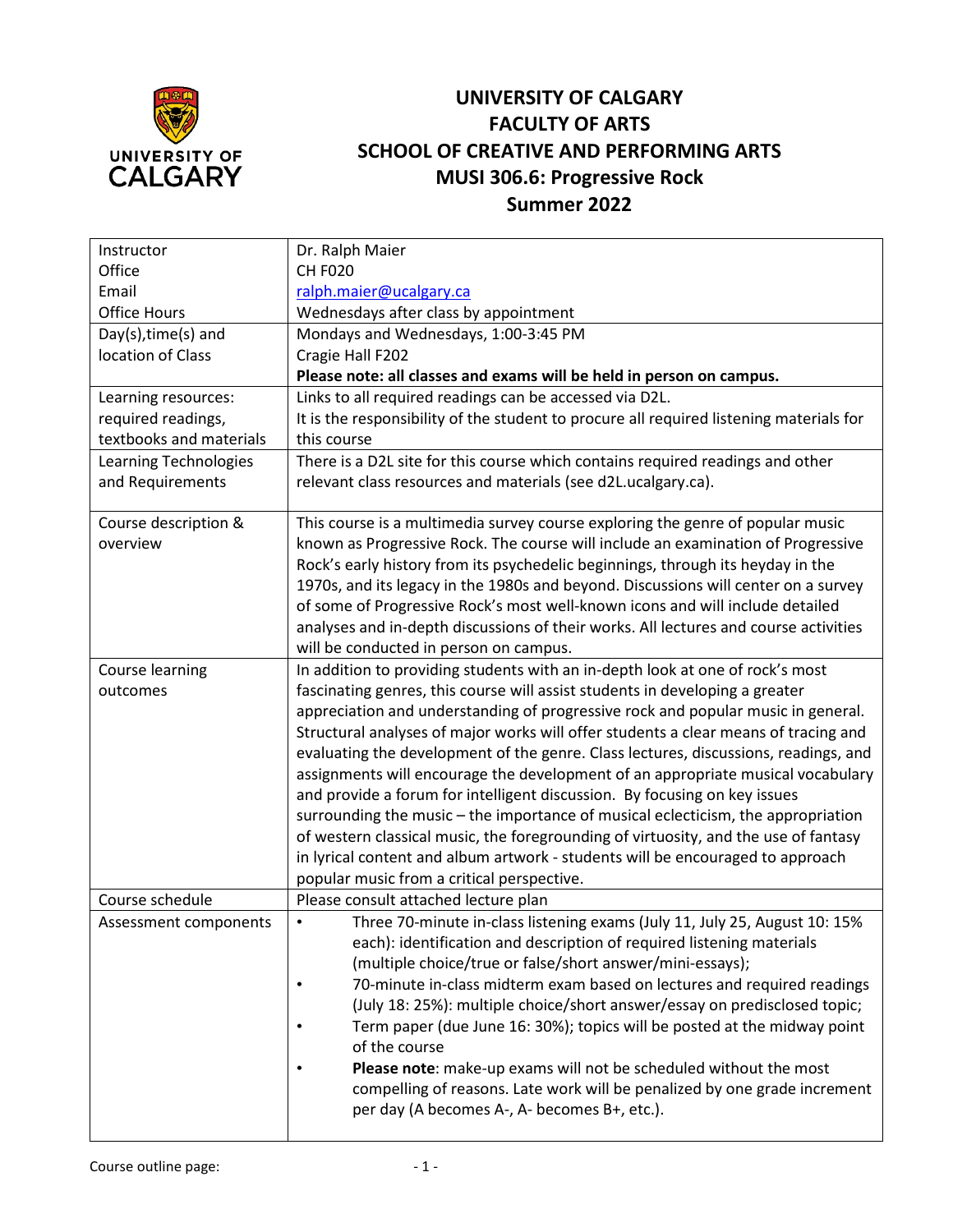|                                               | Examples of exams from previous/similar courses will be posted on D2L.                                                                                                                                                                                                                                                                                                                                                                                                                                                                                                                                                                                                                                                                                                                                                                                                                                                                                                                                                                                                                                                                                                                                                                                                                    |
|-----------------------------------------------|-------------------------------------------------------------------------------------------------------------------------------------------------------------------------------------------------------------------------------------------------------------------------------------------------------------------------------------------------------------------------------------------------------------------------------------------------------------------------------------------------------------------------------------------------------------------------------------------------------------------------------------------------------------------------------------------------------------------------------------------------------------------------------------------------------------------------------------------------------------------------------------------------------------------------------------------------------------------------------------------------------------------------------------------------------------------------------------------------------------------------------------------------------------------------------------------------------------------------------------------------------------------------------------------|
|                                               | The grading scheme for all course assignments and exams is as follows:<br>96% and over = A+; 91-95% = A; 86-90% = A-; 81-85% = B+; 76-80% = B; 71-75% =<br>B-; 66-70% = C+; 61-65% = C; 56-60% = C-; 50-55% = D; Below 50%: F.<br>Due Date:                                                                                                                                                                                                                                                                                                                                                                                                                                                                                                                                                                                                                                                                                                                                                                                                                                                                                                                                                                                                                                               |
| Assessment expectations                       | Guidelines for Submitting Assignments: Please consult the Chicago Manual of<br>Style                                                                                                                                                                                                                                                                                                                                                                                                                                                                                                                                                                                                                                                                                                                                                                                                                                                                                                                                                                                                                                                                                                                                                                                                      |
|                                               | Missed or Late Assignments: Make-up exams will not be scheduled without the<br>most compelling reasons and may be penalized by one grade increment per day (A<br>becomes A-, A- becomes B+, etc.).                                                                                                                                                                                                                                                                                                                                                                                                                                                                                                                                                                                                                                                                                                                                                                                                                                                                                                                                                                                                                                                                                        |
|                                               | Expectations for Writing: Writing skills are important to academic study across all<br>disciplines. Consequently, instructors may use their assessment of writing quality<br>as a factor in the evaluation of student work. Please refer to the Undergraduate<br>Calendar E.2 Writing Across the Curriculum policy for details.                                                                                                                                                                                                                                                                                                                                                                                                                                                                                                                                                                                                                                                                                                                                                                                                                                                                                                                                                           |
|                                               | Criteria That Must Be Met To Pass: A passing grade will only be awarded where<br>students convincingly demonstrate a working familiarity of the music, composers,<br>genres and cultures represented in class lectures, course readings and required<br>listening.                                                                                                                                                                                                                                                                                                                                                                                                                                                                                                                                                                                                                                                                                                                                                                                                                                                                                                                                                                                                                        |
| Grading scale                                 | For the course as a whole, letter grades should be understood as follows, as outlined in<br>section F.1.Grading System and Transcripts of the Calendar:<br>https://www.ucalgary.ca/pubs/calendar/current/f-1.html.                                                                                                                                                                                                                                                                                                                                                                                                                                                                                                                                                                                                                                                                                                                                                                                                                                                                                                                                                                                                                                                                        |
|                                               | A grade of "C-" or below may not be sufficient for promotion or graduation, see<br>$\bullet$<br>specific faculty regulations.<br>The number of "D" and "D+" grades acceptable for credit is subject to specific<br>$\bullet$                                                                                                                                                                                                                                                                                                                                                                                                                                                                                                                                                                                                                                                                                                                                                                                                                                                                                                                                                                                                                                                              |
| Academic Accommodation<br>Academic integrity, | undergraduate faculty promotional policy.<br>It is the student's responsibility to request academic accommodations according to the<br>University policies and procedures listed below. The Student Accommodations policy is<br>available at https://ucalgary.ca/student-services/access/prospective-students/academic-<br>accommodations.<br>Students needing an accommodation based on disability or medical concerns should<br>contact Student Accessibility Services (SAS) in accordance with the Procedure for<br>Accommodations for Students with Disabilities (https://www.ucalgary.ca/legal-<br>services/sites/default/files/teams/1/Policies-Accommodation-for-Students-with-<br>Disabilities-Procedure.pdf).<br>Students who require an accommodation in relation to their coursework or to fulfill<br>requirements for a graduate degree, based on a Protected Ground other than Disability<br>should communicate this need in writing to their Instructor.<br>SAS will process the request and issue letters of accommodation to instructors. For<br>additional information on support services and accommodations for students with<br>disabilities, visit www.ucalgary.ca/access/.<br>Academic Misconduct refers to student behavior which compromises proper assessment of |
| plagiarism                                    | a student's academic activities and includes: cheating; fabrication; falsification; plagiarism;<br>unauthorized assistance; failure to comply with an instructor's expectations regarding<br>conduct required of students completing academic assessments in their courses; and<br>failure to comply with exam regulations applied by the Registrar.                                                                                                                                                                                                                                                                                                                                                                                                                                                                                                                                                                                                                                                                                                                                                                                                                                                                                                                                      |
|                                               | For information on the Student Academic Misconduct Policy and Procedure please visit:<br>https://www.ucalgary.ca/legal-services/sites/default/files/teams/1/Policies-Student-                                                                                                                                                                                                                                                                                                                                                                                                                                                                                                                                                                                                                                                                                                                                                                                                                                                                                                                                                                                                                                                                                                             |